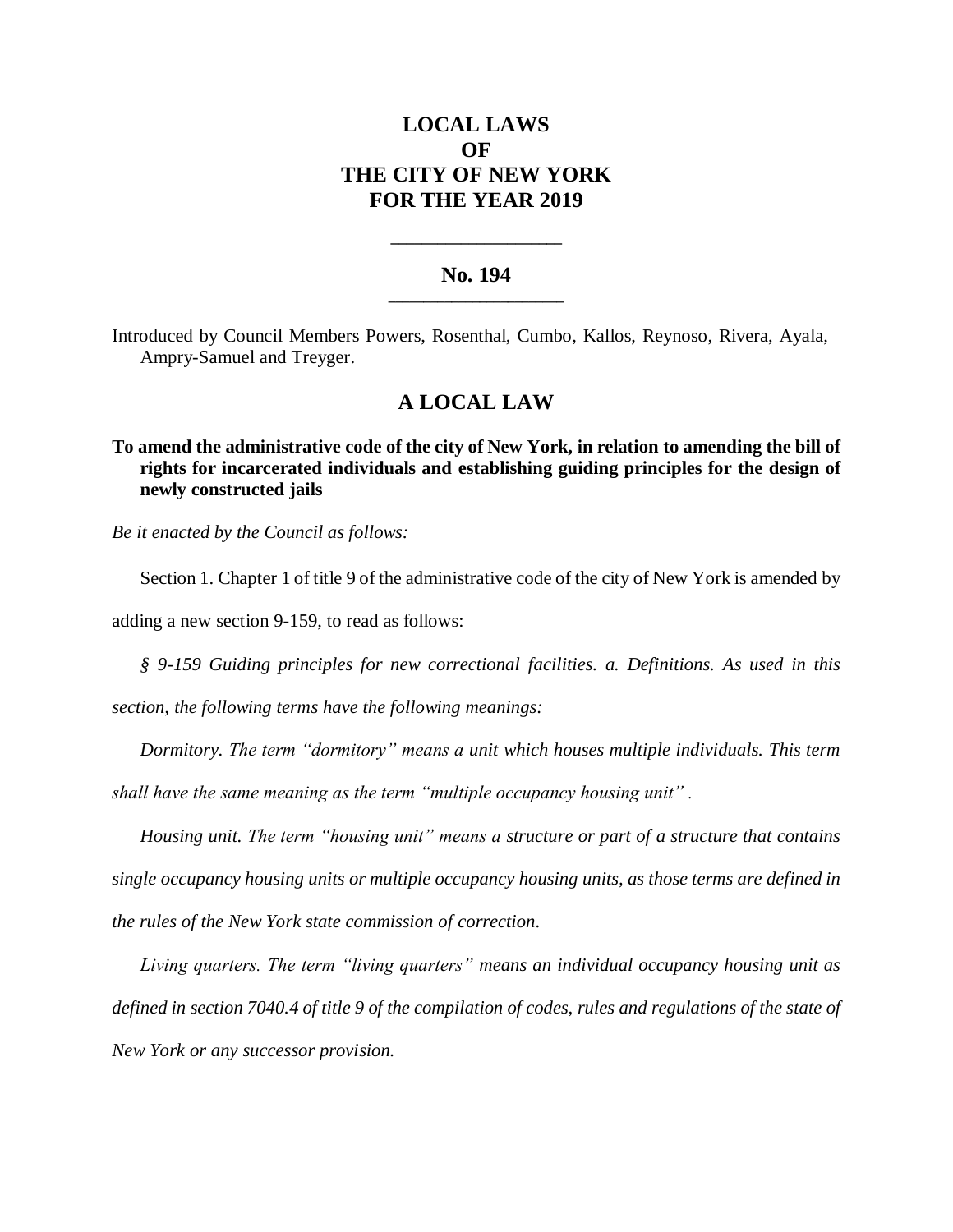*Kitchenette. The term "kitchenette" means a space equipped to be used for heating food and water.*

*b. Every city correctional facility under the sole jurisdiction and control of the department built after the effective date of the local law that added this section shall comply with the following requirements:* 

*1. Design requirements. Each such facility shall be designed, where practicable, in a manner that deprioritizes an institutional appearance and the use of bars.*

*2. General requirements. Each such facility shall include:*

*(a) a call button or telephone in each room that incarcerated individuals may use to contact staff;* 

*(b) infrastructure that provides internet capability, subject to security and safety protocols of the department;* 

*(c) designated spaces for re-entry services and programming, with sufficient space and infrastructure to accomplish the purposes of the services offered therein;* 

*(d) access to clinical space for each housing unit, with 24 hour access to emergency response;* 

*(e) systems that provide heating and air conditioning;*

*(f) visiting spaces, waiting areas, and other spaces in which visitors frequent that include an area that is suitable for children; and*

*(g) an outdoor recreation area.*

*3. Individual living quarters. Each individual living quarter in such facility shall:* 

*(a) be no less than 75 square feet (6.97 square meters) in total area and no less than six feet (1.83 meters) in any direction;*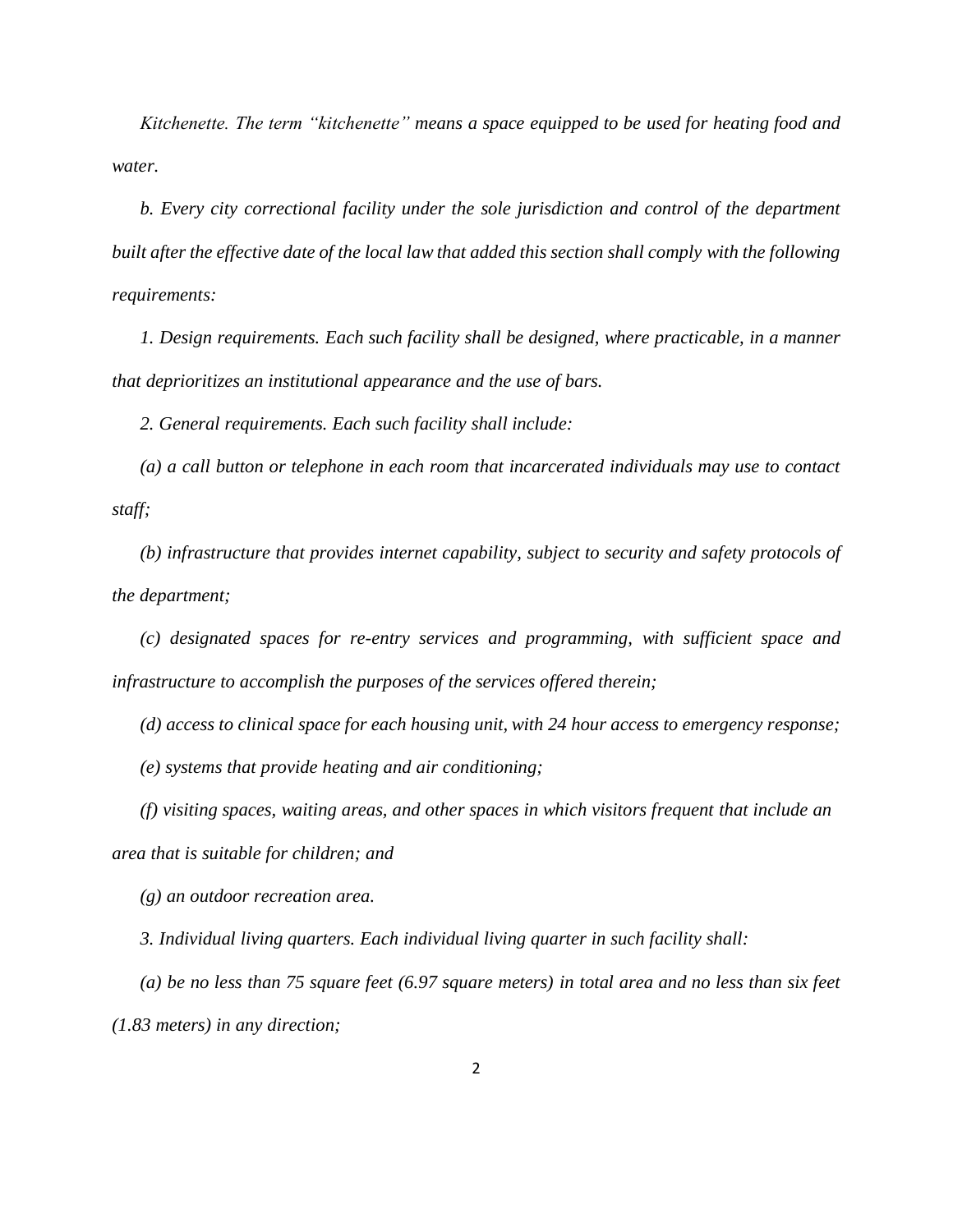*(b) contain a functioning toilet, sink with potable water, single bed, and a closeable storage container for personal property for a single person;*

*(c) have at least one window with access to natural light. The total area of all windows in each living quarter shall be a least one-tenth the floor area of such room;*

*(d) contain no more than one single bed and house no more than one person; and* 

*(e) contain at least one light that can be turned on and off.*

*4. Dormitories. Each dormitory in such facility shall:*

*(a) be equipped with a sufficient number of toilets and sinks, and provide showers in accordance with the minimum standards of the New York city board of correction and the guidelines of the New York state commission of correction for multiple occupancy housing units;* 

*(b) have at least one window with access to natural light in each living space within such dormitory. The total area of all windows in each dormitory shall be a least one-tenth the floor area of such space; and* 

*(c) contain a minimum of 75 square feet (6.97 meters) of floor space per person in the sleeping area.* 

*5. Housing units. Each housing unit in such facility shall*

*(a) include a recreation area with access to fresh air and natural light; and*

*(b) contain a kitchenette.*

*6. Bathrooms shall be accessible at all times to individuals housed in each such facility.*

*c. The department shall digitize paper-based communications and ensure that correctional facilities built after the effective date of the local law that added this section are wired in such a fashion to allow for such electronic communications. Such communication shall include but not be*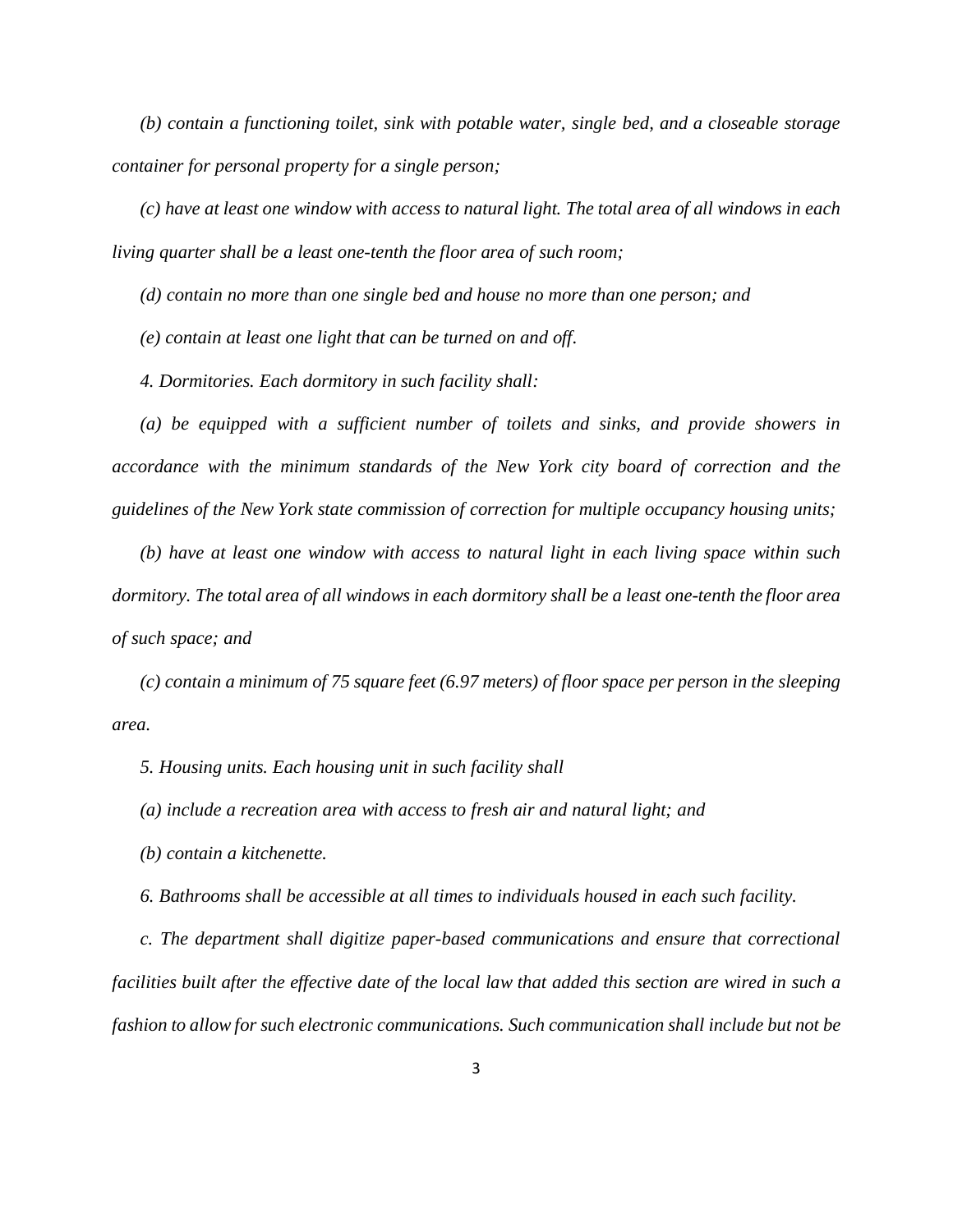*limited to (1) the location of incarcerated individuals, (2) communications between staff, (3) the filing of grievances, and (4) communications regarding bail status, in accordance with standards set by correctional oversight agencies.*

*d. This section is not intended to encompass the entirety of standards to apply to jail facilities.* 

§ 2. Subdivision g of section 9-136 of the administrative code of the city of New York, as added by local law number 134 for the year 2019, is amended to read as follows:

g. The department shall install grievance kiosks in each facility where incarcerated individuals may file grievances electronically *and in a private setting* by [January 2026] *December 31, 2026.* Such kiosks shall be accessible in multiple languages and shall provide incarcerated individuals physical receipts confirming filing. If a request made through the kiosk is not subject to the [inmate] grievance and review process, the kiosks shall provide incarcerated individuals with information regarding where the grievance should be redirected.

§ 3. Section 9-139 of the administrative code of the city of New York, as amended by local law number 91 for the year 2015, is amended to read as follows:

§ 9-139 [Inmate] Bill of rights *for incarcerated individuals.* a. The department shall inform every [inmate] *incarcerated individual* upon admission to the custody of the department, in writing, using plain and simple language, of their rights under department policy, which shall be consistent with federal, state, and local laws, and board of correction minimum standards, on the following topics: non-discriminatory treatment, personal hygiene, recreation, religion, attorney visits, access to legal reference materials, visitation, telephone calls and other correspondence, media access, due process in any disciplinary proceedings, health services, safety from violence, and the grievance system.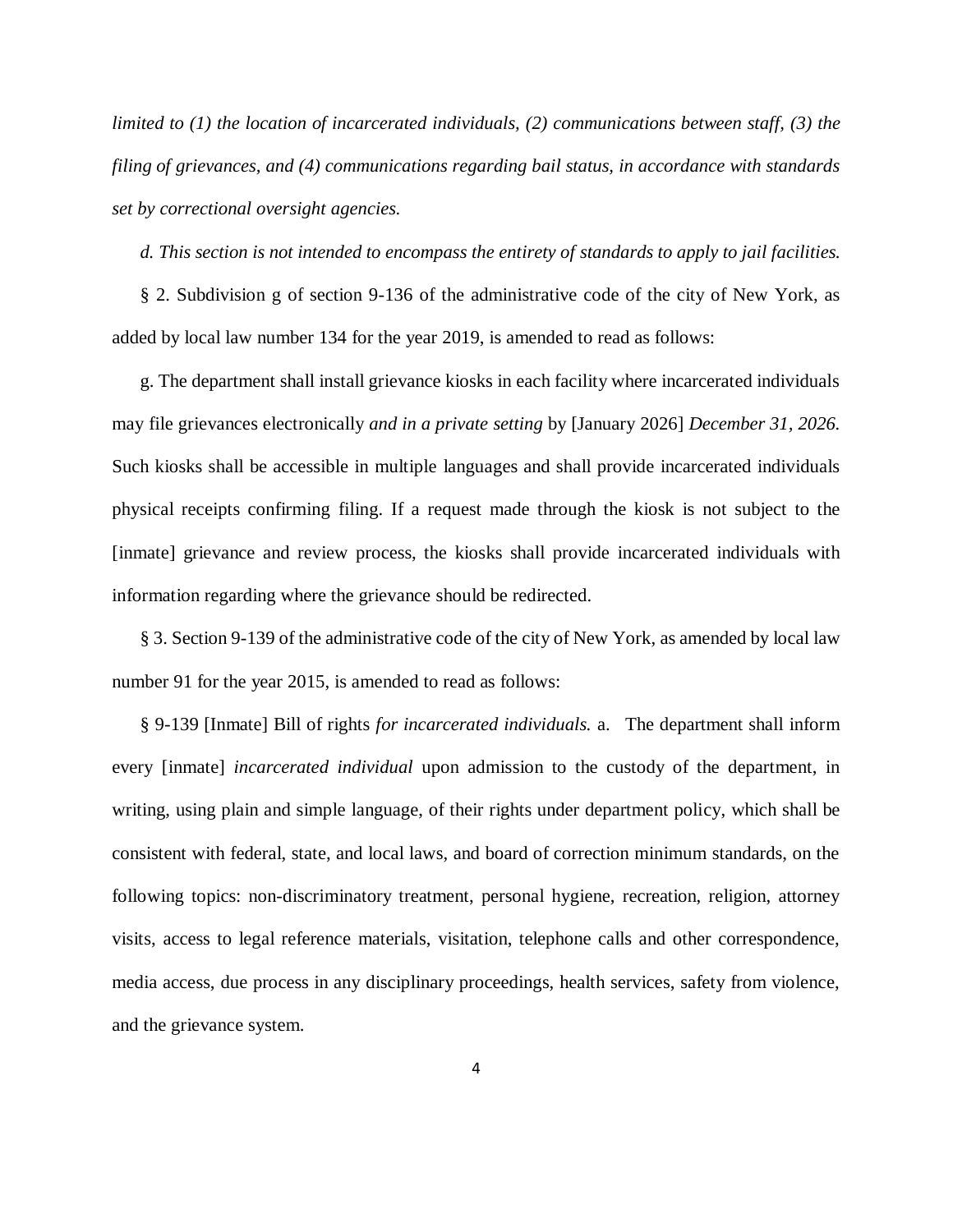b. The department shall inform every [inmate] *incarcerated individual* upon admission to the custody of the department, in writing, using plain and simple language, of their responsibilities under the department's rules governing *their* [inmate] conduct.

c. The department shall inform every [inmate] *incarcerated individual* upon admission to the custody of the department, in writing, using plain and simple language, of available services relating to education, vocational development, drug and alcohol treatment and counseling, and mental health treatment and counseling services.

d. The department shall publish on its website any documents created pursuant to this section. Such documents shall be available in English and Spanish.

e. Within 24 hours of admission to the custody of the department, the department shall provide to each [inmate] *incarcerated individual* an oral summary of the rights and responsibilities enumerated in subdivisions a, b, and c of this section in *their* [the inmate's] preferred language, if the language is accessible through the city's language access plan. The department shall make a good faith effort to provide an oral summary in languages that are not accessible through the city's language access plan as soon as practicable.

f. Upon admission to the custody of the department, each [inmate] *incarcerated individual* shall also be offered the option of being provided the Connections guidebook for formerly incarcerated people, or any similar or successor book or handbook that describes resources available to those re-entering society after being incarcerated.

*g. The department shall allow incarcerated individuals to decorate a designated area of their living quarters, with appropriate oversight from the department regarding safety and security considerations.*